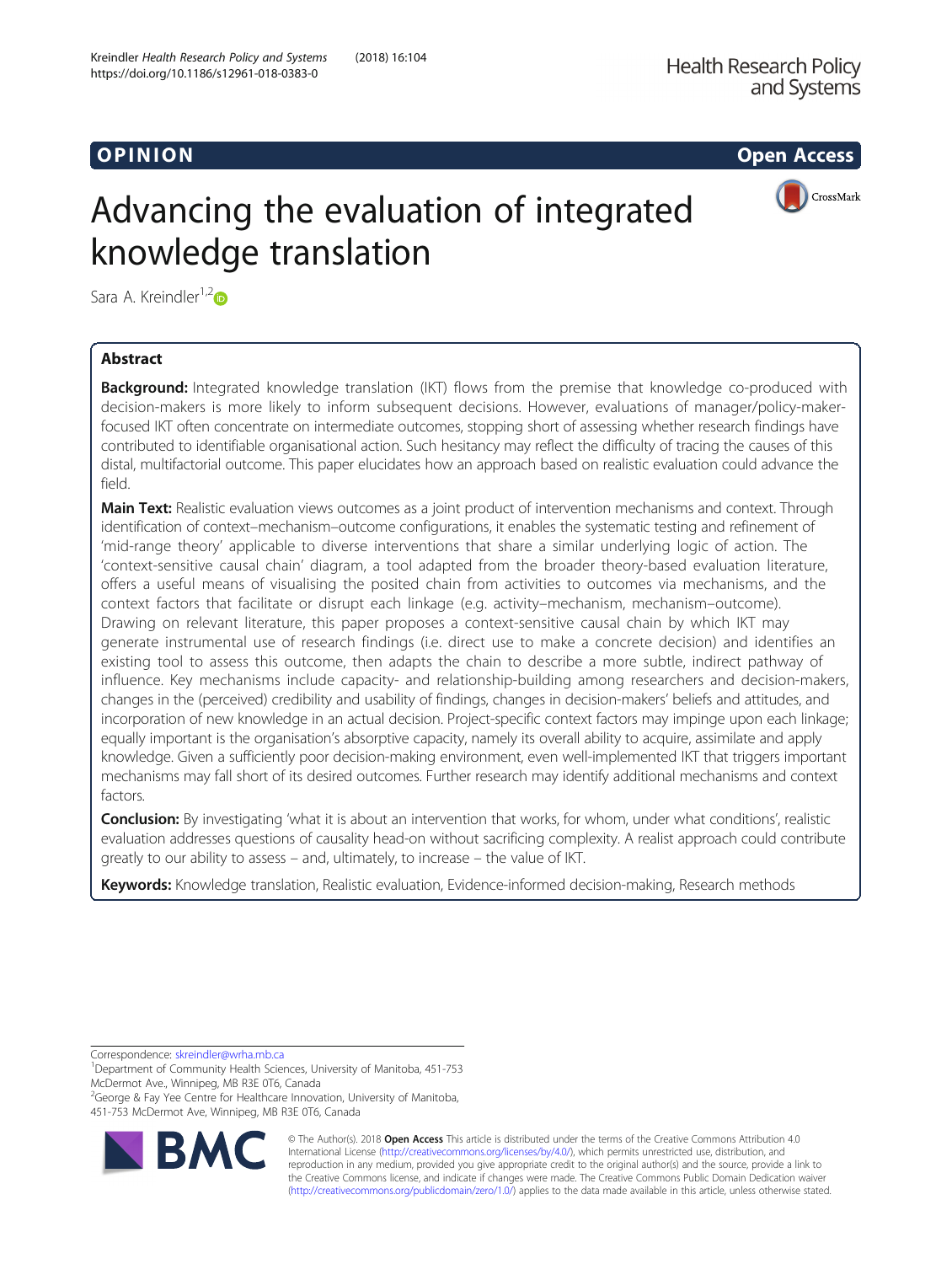# Background

Integrated knowledge translation (IKT) has been defined as "a model of collaborative research" in which "researchers work with knowledge users who identify a problem and have the authority to implement the research *recommendations*" ( $\begin{bmatrix} 1 \\ 2 \end{bmatrix}$ , p. 299). This approach, also known as 'engaged scholarship', emerged from the realisation that, despite researchers' efforts to 'transfer' knowledge to decision-makers, research findings were not in fact being implemented. In a seminal article, Van de Ven and Johnson reframed the knowledge–practice gap as a problem of knowledge production rather than knowledge transfer – if, they argued, decision-makers were engaged in co-producing knowledge relevant to their own practice, they would convert this knowledge into "actions that address problems of what to do in a given domain"  $(2)$ , p. 803). The idea of converting knowledge into 'actions' or 'solutions' remains fundamental to IKT [[3,](#page-9-0) [4\]](#page-9-0). The foundational premise of IKT is that active engagement in the process of knowledge production increases decision-makers' propensity to use the resultant knowledge, not merely for conceptual enlightenment (conceptual use), nor to legitimise decisions already made (symbolic use), but to inform tangible actions (instrumental use; see [\[5](#page-9-0), [6](#page-9-0)]). If this premise is accurate, we should expect to find an association between IKT and instrumental use of research; where IKT is undertaken with managers or policy-makers, it should increase the likelihood that organisational actions will reflect research findings.

Surprisingly, however, a recent scoping review found that, out of 13 IKT studies, only 4 assessed whether any influence on policy or service delivery had occurred (of these, 2 reported inconclusive findings) [\[7](#page-9-0)]. Much more commonly mentioned were intermediate outcomes such as capacity development on the part of researchers and decision-makers, improved intergroup attitudes or relationships, and enhanced research relevance. Even in the broader literature on organisational knowledge translation (KT; of which organisational IKT is a subset), few studies have assessed whether the organisation's eventual decision is congruent with evidence – indeed, some scholars hold it to be unrealistic for researchers even to aspire to such an outcome  $[8]$ . However, if we want to know whether, or under what conditions, IKT can remedy the problem it was designed to address, then the question of whether findings contribute to organisational action must be a major focus of evaluation.

It is frequently argued that organisational decisionmaking is too complex and multifactorial for easy attributions of causality, and that KT may produce subtle, long-term influence even in the absence of immediate, tangible impacts. Yet, this is also true of other healthservices and policy interventions that we do subject to

rigorous outcome evaluation. IKT is a complex intervention implemented in a complex context; such interventions are poor candidates for so-called 'black-box' evaluations (i.e. those that merely assess outcomes, leaving causal processes opaque), but much can be gained from a theory-based approach that can trace and explicate the process by which the intervention produces its outcomes. This paper proposes that realistic evaluation [[9\]](#page-9-0) is ideally suited to IKT evaluation; its intent is to provide guidance for conceptualising an evaluation of IKT through a realist lens.

This paper first provides an overview of realistic evaluation, acknowledges some of its challenges, and suggests a technique that can mitigate these challenges. Second, it applies realist concepts to the IKT field, delineating a theory of how IKT may lead to instrumental use of research findings. Finally, it comments on implications for further research.

# Main text

# Realistic evaluation

Realistic evaluation takes its name from the paradigm of scientific realism, which is concerned with the identification and understanding of causal mechanisms  $[9, 10]$  $[9, 10]$  $[9, 10]$  $[9, 10]$ . Its classic evaluation question is 'What is it about this intervention that works, for whom, and under what conditions?' Realistic evaluation recognises that an attempt to answer this complex question through an inductive search for associations among myriad intervention features and context factors would be not merely exhausting but ultimately uninformative. Instead, its approach is to generate and test theory on the mechanism(s) by which the intervention produces its effects, and key contextual elements required for their operation. Like all members of the theory-based evaluation family, realistic evaluation is grounded in the insight that every intervention reflects a 'programme theory', a posited causal chain from activities to outcomes via mechanisms; the focus on mechanisms rather than intervention activities allows the development of mid-range theory applicable to diverse interventions that share a similar underlying logic of action [[11,](#page-9-0) [12](#page-9-0)]. Unlike earlier approaches, realistic evaluation examines outcomes as a joint product of mechanisms and context, and focuses on the identification of context–mechanism–outcome (CMO) configurations [[12](#page-9-0)]. Context factors dictate the 'scope conditions' of the programme theory, that is, the conditions under which it will or will not operate [[13](#page-9-0)].

It must be emphasised that mechanisms are not intervention components/activities; they are system responses triggered by the intervention that, in turn, generate outcomes [\[9](#page-9-0), [11](#page-9-0)]. This sequence may be represented as follows: I (intervention)  $\rightarrow M$  (mechanism)  $\rightarrow O$  (outcome). 'Context' refers to features of the system that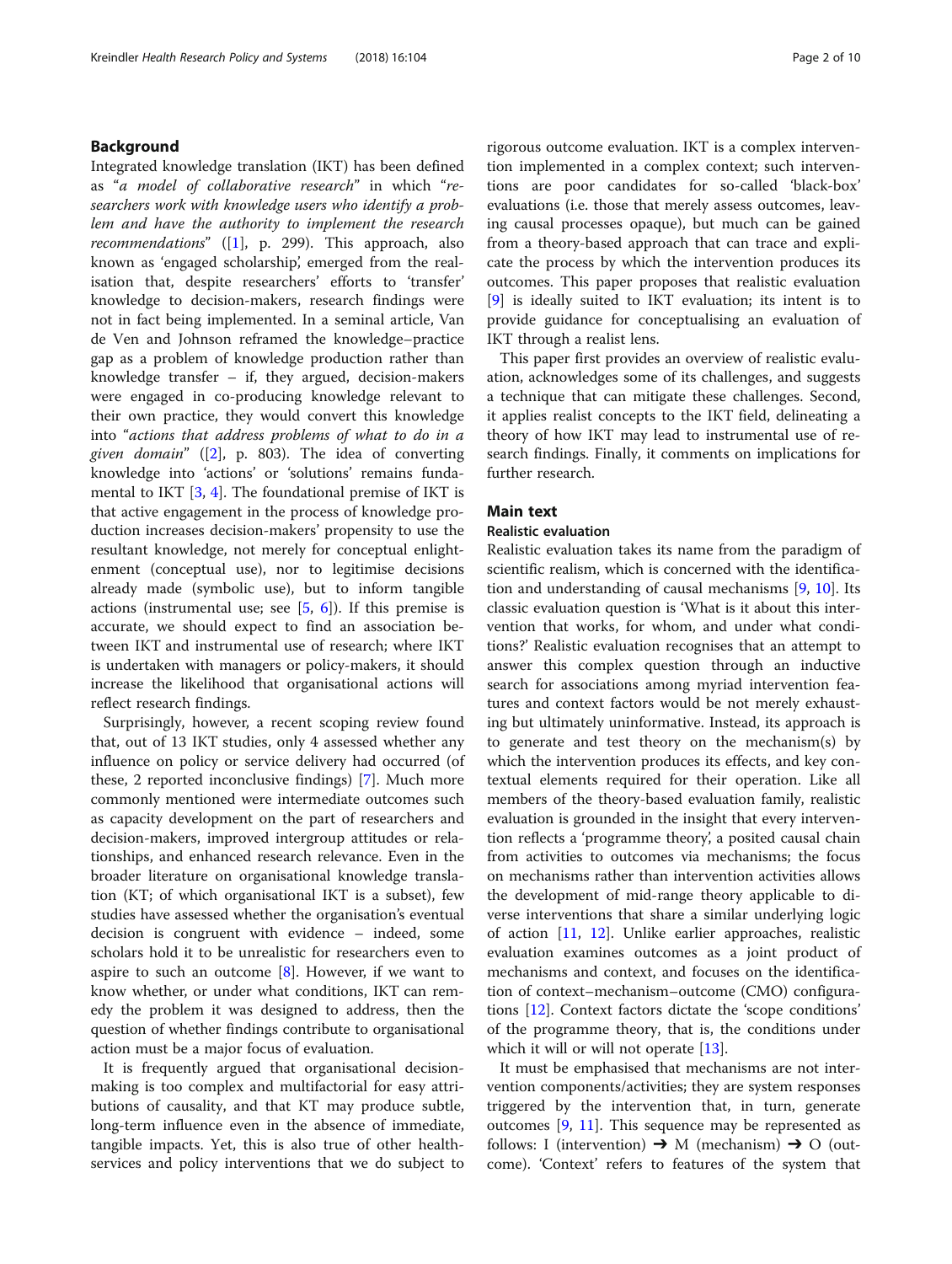<span id="page-2-0"></span>may impinge on these linkages. Several articles have sought to elucidate the frequently misunderstood concept of mechanism and its relationship to context  $[14–16]$  $[14–16]$  $[14–16]$  $[14–16]$  $[14–16]$ . My personal heuristic is to use the word 'because' for mechanisms ('the intervention works because it triggers this response…') and 'unless' for context factors ('the intervention will/will not work unless these conditions are present…'). In other words, a 'because' factor (mechanism) is something brought about by the intervention that is key to its effectiveness; an 'unless' factor (context) is something external to the intervention that enables or inhibits its effectiveness (sometimes an apparent 'unless' factor may turn out to be an intervention flaw or a countervailing mechanism rather than a context factor per se; such issues can be clarified after the initial because/unless distinction).

Interest in realistic evaluation has exploded; the number of realistic evaluations of KT continues to grow (although, to my knowledge, there has been only one of IKT) [[17,](#page-9-0) [18\]](#page-9-0). However, the development of mid-range theory can be fraught with difficulties, particularly for complex interventions involving multiple mechanisms [[17\]](#page-9-0). If CMO configurations are defined too narrowly or too broadly, the evaluator risks either drowning in detail or articulating propositions too vague to have real explanatory power. Furthermore, evaluators are wont to generate CMO configurations in a piecemeal and idiosyncratic manner; as a result, rather than cumulate, a series of evaluations may produce a plethora of theoretical statements that defy synthesis. In order to overcome such challenges, it may be useful to rediscover a tool from the original theory-based evaluation toolkit – the causal chain. Weiss' foundational work on theory-based evaluation recommended that evaluators map out the cascading chain of mechanisms whereby a programme is expected to achieve its effects [[11](#page-9-0)]. This visual aid makes the programme theory explicit, making it easier to test whether each of the posited linkages actually occurs as predicted. The 'causal chain' technique appears to have fallen out of favour as a result of misuse – the field saw too many 'logic models' populated with sequences of activities instead of mechanisms, haphazardly defined categories, or blanket terms that left most of the causal processes obscure [[14\]](#page-9-0). Used correctly, however, a causal chain diagram can be highly useful for delineating a programme theory, or several alternative theories, in the form  $I \rightarrow M1 \rightarrow M2 \rightarrow M3... \rightarrow O$ . It is important to note that the presentation of a simple, linear causal chain implies no assumption that the intervention's workings are simple and linear in the real world; on the contrary, the purpose of a causal chain diagram is to enable a structured inquiry into how and where these workings depart from simplicity and linearity.

To illustrate causal chains and how they can be used in realistic evaluation, this paper will use a very simple, non-IKT intervention as an example. A pamphlet about colon cancer (I) might be intended to increase patient knowledge (M1), hence improving their attitudes towards screening (M2), resulting in their presentation for a colonoscopy (O) (Fig. 1). Even in this simple example, the development of a causal chain diagram demands numerous decisions. First, one must decide how proximal or distal an outcome should be defined as the endpoint

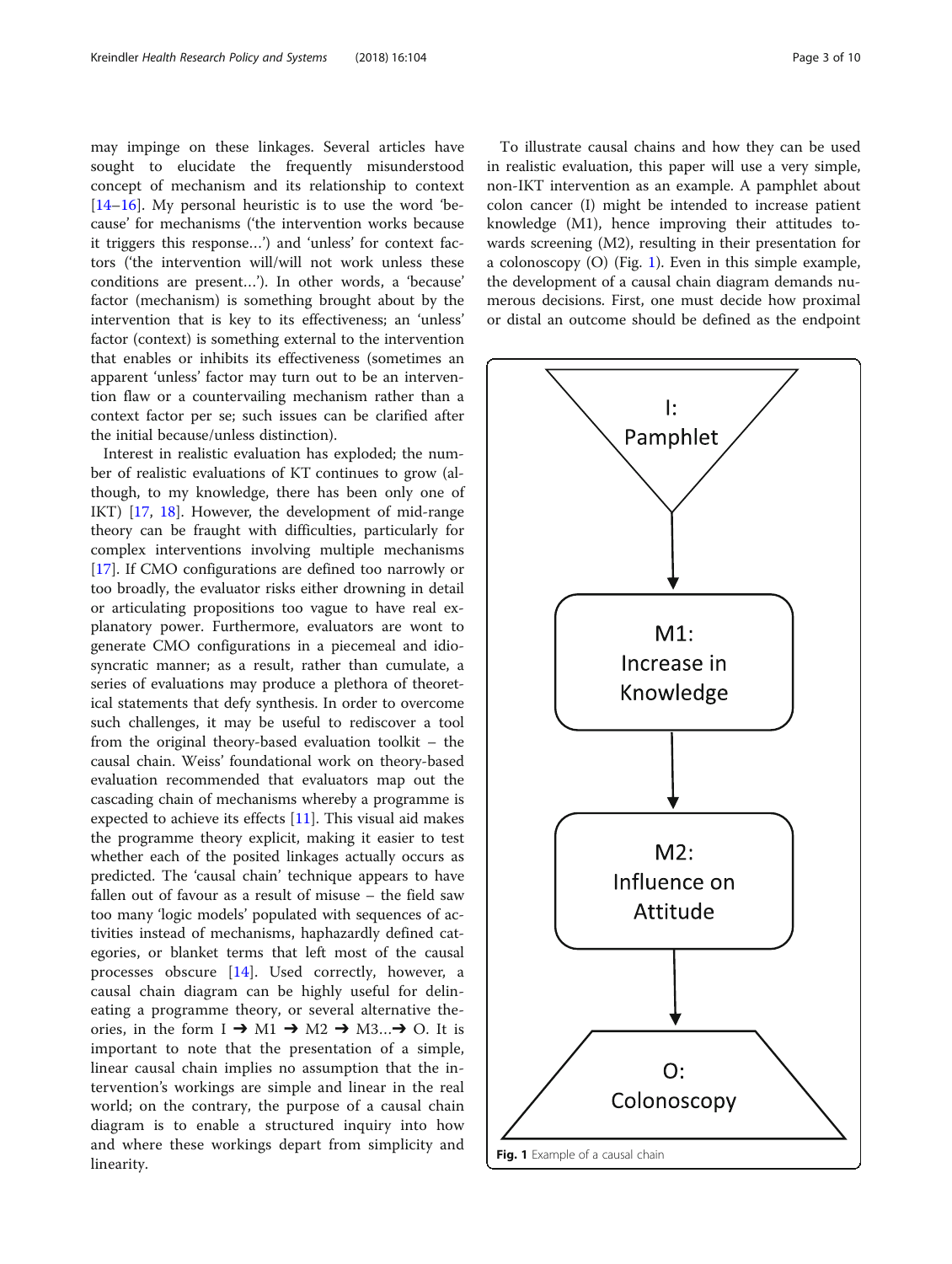of the causal chain (O). The pamphlet's manifest objective is patient presentation for colonoscopy; however, it could be argued that its ultimate goal is the improvement of health outcomes via early detection of colon cancer. It could further be argued that increased uptake of colonoscopy does not inevitably produce better patient and system outcomes, but may instead lead to unnecessary testing, causing queues, waste and distress. Thus, the causal chain might be extended ad infinitum to explore all potential downstream impacts of the intervention. However, Fig. [1](#page-2-0) reflects the view that questions about the ultimate ramifications of screening are important when evaluating screening, but not necessarily when evaluating pamphlets; we can learn just as much about how pamphlets work as a communication tool while leaving their downstream impacts out of scope. Should evaluators wish to explore more distal outcomes, additional layer(s) can be appended to the causal chain (O1, O2, etc.) (if multiple unrelated outcomes are of interest, it is preferable to draw separate causal chains than to allow the diagram to become unwieldy). Second, one must decide to what extent to 'lump' or 'split' mechanisms. Treating every possible variant of a mechanism separately will make the model unmanageably complex; conflating mechanisms that operate through distinct causal pathways will impair the model's explanatory power [\[11\]](#page-9-0). A sensible guiding principle is that, if each sub-element of M1 can be anticipated to trigger each sub-element of M2, then the sub-elements within each mechanism can be treated as 'interchangeable parts' unless proven otherwise.

The landmark contribution of realistic evaluation to theory-based evaluation is the concept of the CMO configuration; that is, the idea that the production of a given outcome requires both an appropriate mechanism and a facilitative context. We can integrate this concept with the causal-chain technique by observing that different context factors are relevant at different points along a causal chain; they may disrupt or facilitate any of the linkages between intervention, mechanism(s) and outcome. I personally find it more intuitive to frame context factors as barriers/disruptors than as facilitators/enablers, as this allows me to use an 'it will work unless' formulation and visualise a broken strand of wiring. However, barriers and facilitators are mirror images of each other (generally speaking, if X is a facilitator, then lack of X is a barrier, and vice versa), so some may prefer to use an 'it will not work unless' formulation and visualise insulation on a segment of wiring. The important part is to attach each context factor to the specific linkage(s) it is posited to influence; otherwise, the concept of CMO configuration is lost [[19\]](#page-9-0).

Figure [2](#page-4-0) transforms Fig. [1](#page-2-0) into a 'context-sensitive causal chain' by specifying which link(s) are affected by

different context factors, using the lightning bolt symbol to indicate potential disruption. For example, the pamphlet may fail to generate knowledge (I–M1) among patients with low literacy (C1); knowledge may not spark attitude change (M1–M2) in patients averse to thinking about cancer (C2); and attitudes that are positive in theory may not translate into behaviour (M2–O) among patients who fear the discomfort of a colonoscopy or lack access to the service (C3). It is advisable to restrict each causal chain to one outcome (or the diagram becomes too complex to facilitate clear conceptualisation), but separate causal chains can be drawn for multiple outcomes, including unintended ones.

# Preliminary programme theories of IKT A starting point

An early step in realistic evaluation is to articulate one or more testable programme theories based on what is already known or believed about the intervention [\[9](#page-9-0)]. The following section will do so for IKT, drawing on the literature. For this purpose, I will define IKT as 'the' intervention, making no attempt to specify which components might be associated with which mechanisms or outcomes. It should nonetheless be noted that IKT typically includes multiple components (e.g. interactive activities such as one-on-one or group meetings, teleconferences, e-mail discussion; formal or informal processes for collective decision-making; communication strategies such as using policy-maker-friendly language), which may vary [\[7](#page-9-0)]. The 'project' through which researchers and decision-makers co-produce knowledge may be any type of primary research or knowledge synthesis.

## Defining the outcome

This paper began by suggesting that the defining aim of organisational IKT is to promote organisational action that reflects research findings, or instrumental use of research. As IKT is "action-oriented and solutions-focused" [[3\]](#page-9-0), IKT-based projects should strive to generate findings that can contribute to tangible decision(s) to adopt, avoid, modify or discontinue some type of policy, service or practice (all of which count as organisational action). However, as projects may vary widely in terms of the scope and urgency of the problems they address, it is important to define instrumental use as broadly as possible without losing its essence. The 'O' box in Fig. [3](#page-5-0) should be understood to include any organisational action or decision to which research findings have contributed to any extent, at any time following the research; evaluators should ensure a sufficiently long timeframe to capture relevant organisational decisions, bearing in mind that the process of decision-making may be slow. However, the defined outcome excludes cases in which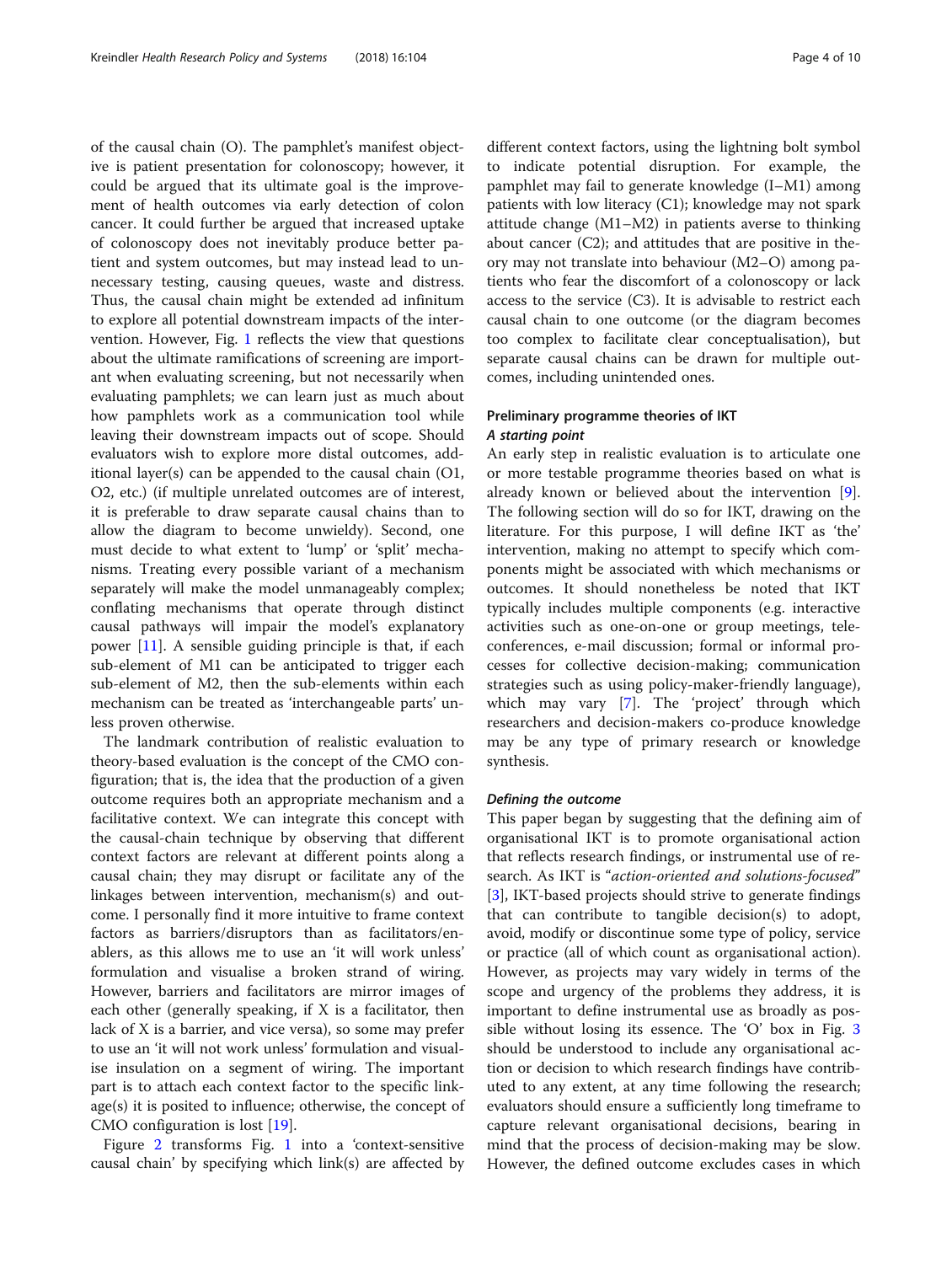decision-makers discuss the findings but take no identifiable action consistent with them, or make their decision prior to consideration of the findings.

Some recent work from the related domain of patient/ public involvement may provide a useful starting point for the assessment of this outcome. The authors of the Scoresheet for Tangible Effects of Patient Participation (STEPP), a tool to measure the instrumental use of patient input, began by recognising that instrumental use has two distinct components, namely the organisation (1) takes action that is in accordance with patient/public input, and (2) would not have taken identical action in the absence of this input [[20](#page-9-0)]. To assess component 1 ('organisation's response'), they determined whether the organisation had taken action that was wholly or partially congruent with each patient-generated recommendation (in their tool,

consideration of a recommendation counts as an action, but receives a lower score than partial or full implementation thereof). To assess component 2 ('patient influence'), they asked decision-makers about the reasons for each action, and the extent to which patient input had been a contributing factor. It ensued that decision-makers readily differentiated among actions that had been determined, informed, confirmed or unaffected by patient input. Notwithstanding the well-known limitations of self-report, there appeared to be value in simply asking decision-makers what had contributed to their actions – so long as the questions addressed specific actions (e.g. 'Did you do X?' 'Was this input the reason, or a reason, why you did X?'), and not merely the global matter of whether patient input had been 'used'. Other methods of gauging

(low) literacy



<span id="page-4-0"></span> $\mathbf{E}$ Pamphlet

 $C1$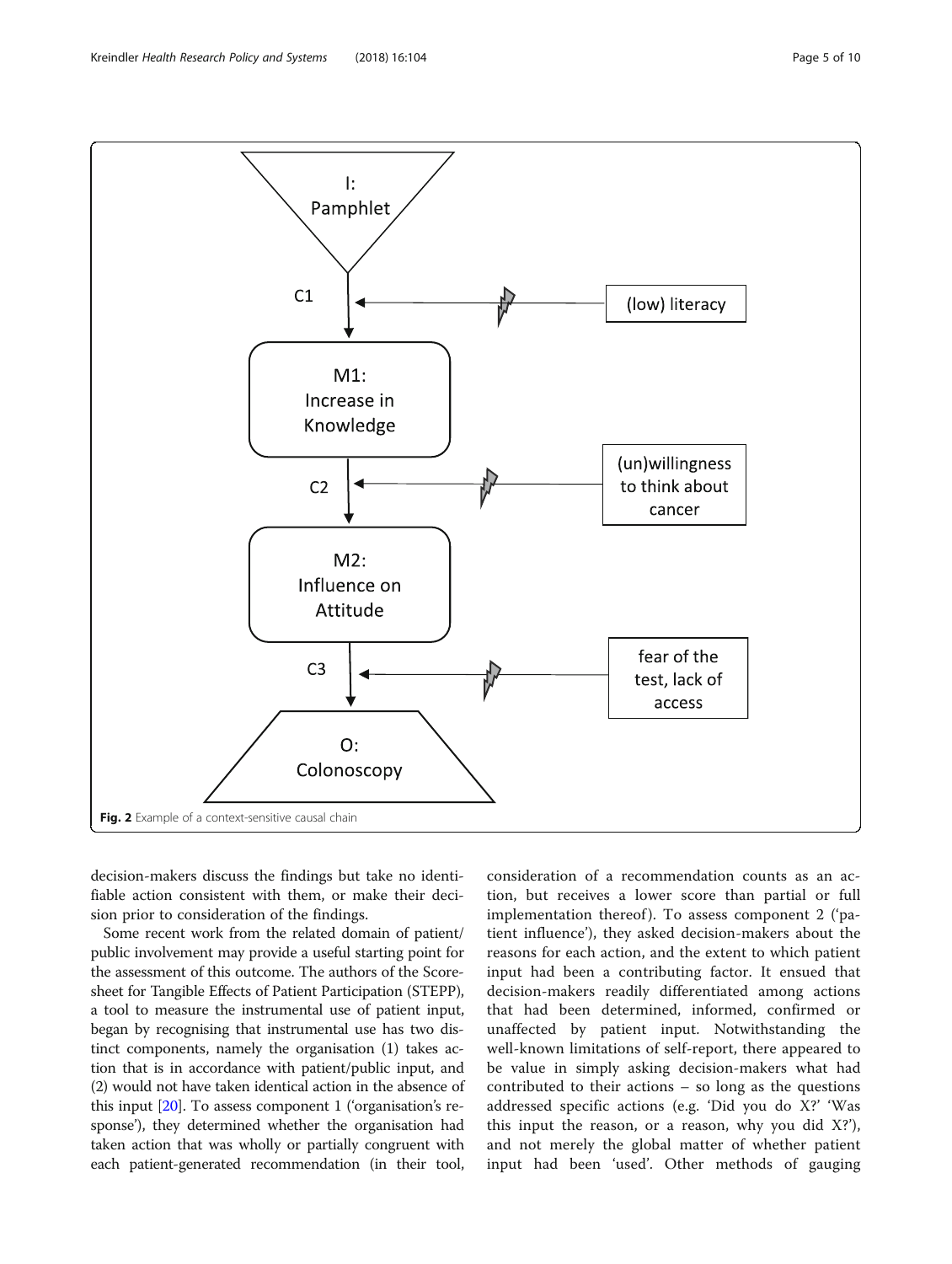<span id="page-5-0"></span>

influence (e.g. through document analysis) should also be explored.

To use the STEPP, a score is given to each patient-generated recommendation or issue for magnitude (size or importance), organisation's response and patient influence, and these three scores are multiplied to produce a score for each recommendation/issue, which can then be combined into several types of composite scores [\[20](#page-9-0)]. As the STEPP has not been validated (beyond the preliminary validation undertaken during its four-site pilot study), it would be premature to recommend utilisation of its quantitative-scoring functionality. However, the tool does offer a useful structure for collecting and organising data, which can easily be applied to investigating the instrumental use of research findings. Of course, overall evaluation would go beyond assessment of decision-making outcomes, and would require the organisation to participate in ways beyond providing data on such outcomes (e.g. giving feedback on the collaborative process and the research itself ).

## Proposed mechanisms and corresponding context factors

What do we know about how IKT may lead to instrumental use? As realistic evaluation is concerned with mid-range theory, it is not necessary to restrict our inquiry to IKT. The mechanisms that underpin IKT are probably relevant to most interactive efforts to promote an organisation's instrumental use of knowledge – that is, even if the interactive approach is less than 'integrated' (e.g. decision-makers' participation is limited, or occurs through an intermediary such as a knowledge broker) or the knowledge is not research (e.g. evaluation, decision support, performance data, consultation findings). On the other hand, different mechanisms may be relevant to pure 'push' or 'pull' strategies, and to IKT oriented towards clinicians, patients or communities. The programme theory outlined below draws on reviews and conceptual papers about IKT, participatory or collaborative evaluation, organisational use of research or evaluation findings, and evidence-informed decision-making in general, in healthcare and (to a lesser extent) other public-sector contexts.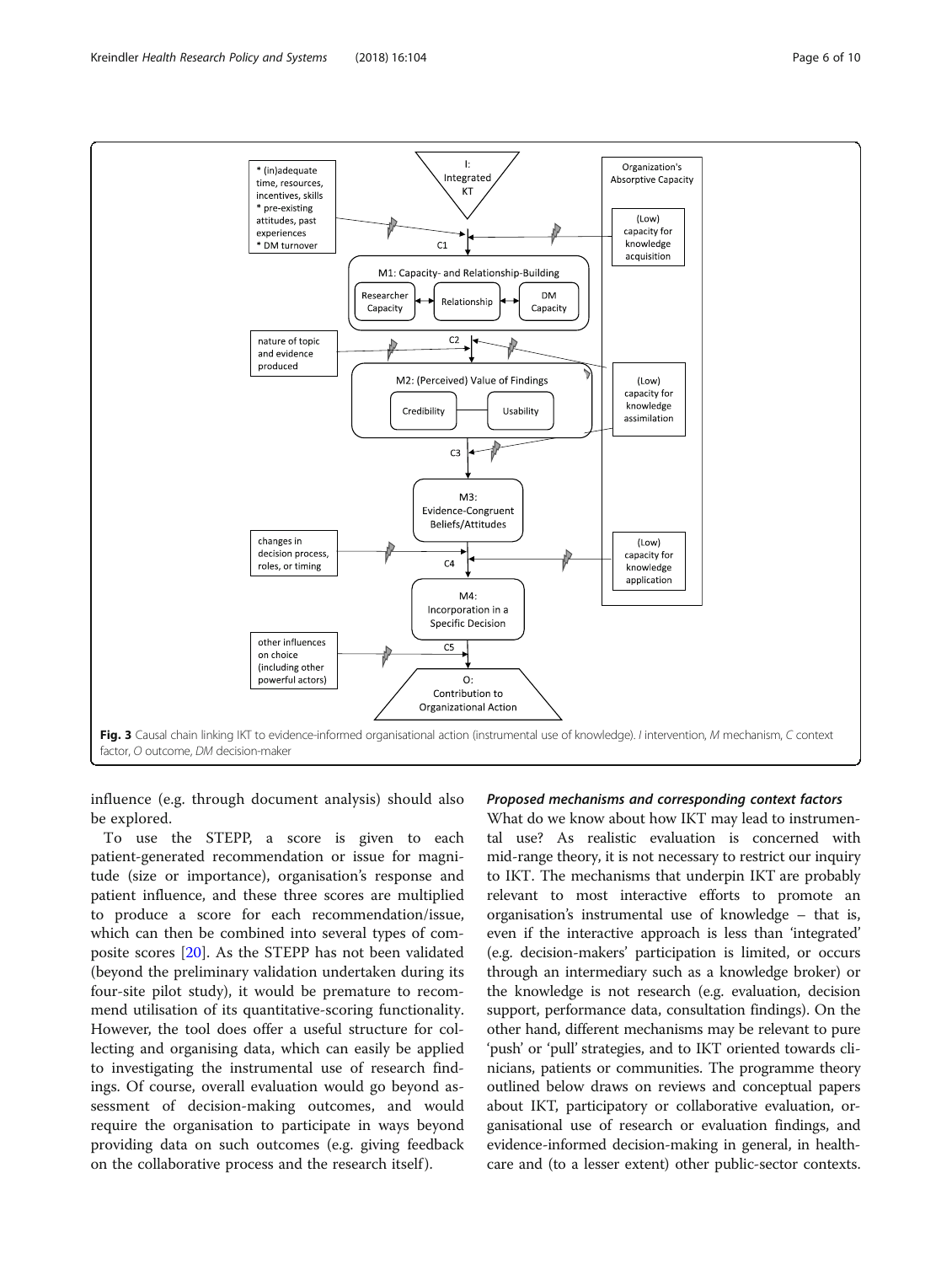However, as no comprehensive review of these literatures was attempted, it must be recognised as preliminary.

According to the theory delineated in Fig. [3](#page-5-0), researcher– decision-maker collaboration (the intervention that is IKT) fosters both capacity-building and relationship-building (M1) [\[2](#page-8-0), [18,](#page-9-0) [21](#page-9-0)–[23](#page-9-0)]. Researchers gain skills in working and communicating effectively with decision-makers, and learn from them about organisational needs and context (M1a); decision-makers improve their research literacy and ability to work with researchers (M1b). The relationship between the two groups also develops or improves (M1c); this may involve such sub-mechanisms as trust, attitude change, erosion of intergroup boundaries, etc.

Capacity-building and relationship-building strengthen each other in a virtuous cycle, and each may increase the actual and/or perceived quality or value of research findings  $(M2)$   $[2, 24-28]$  $[2, 24-28]$  $[2, 24-28]$  $[2, 24-28]$  $[2, 24-28]$  $[2, 24-28]$ . Informed by Weiss and Bucuvulas' finding that decision-makers subject information to distinct 'truth tests' and 'utility tests' [[24\]](#page-9-0), Fig. [3](#page-5-0) presents the credibility and usability of findings as separate dimensions of (perceived) value. The knowledge, skills and relationships nurtured by IKT may increase both credibility (M2a; actual and perceived research quality, perception of the researcher as a trusted source, sense of ownership, etc.) and usability (M2b; actual and perceived relevance to decision-makers' information needs, timeliness, action orientation, intelligibility, etc.) [[25](#page-9-0)–[28](#page-9-0)].

Information that decision-makers deem sufficiently credible and usable will trigger changes in their issue-related beliefs and attitudes (M3, which includes the acquisition, alteration, solidification or increased subjective importance of certain belief(s) or attitude(s)). Such changes may be mediated by various social-cognitive processes at the individual level, and may be amplified by processes of social influence at the interpersonal and group levels [\[26](#page-9-0)]. The more influence occurs, the greater the likelihood that the information will be incorporated in an actual decision-making opportunity (M4), which is a prerequisite for instrumental use (the term 'incorporated' is used to stress that the information is considered during decision-making, not merely contemplated in the abstract).

As with all causal chains, it is possible that countervailing mechanisms (e.g. co-optation of one party by another) will redirect the route so that its destination is other than the desired outcome (e.g. distortion or suppression of evidence) [\[14](#page-9-0)]. Such possibilities, while not detailed here, would also be appropriate areas of inquiry for realistic evaluation.

For ease of presentation, all the context factors discussed below are framed as barriers; as noted earlier, this framing can be reversed by describing the opposite of each factor as a facilitator/enabler. Of the contextual barriers that impinge upon the mechanisms of IKT, some relate to the issues, participants or constraints involved in a specific project. Challenges such as inadequate time or resources, lack of skill or sincerity on the part of researcher or decision-maker participants, negative past experiences, hostile intergroup attitudes, or turnover of decision-makers can impede the intervention from stimulating capacity- and relationship-building  $(C1)$  – or indeed, from even getting off the ground [\[7](#page-9-0), [18,](#page-9-0) [29,](#page-9-0) [30\]](#page-9-0). Findings discordant with decision-makers' expectations, values or experience may not be viewed as credible (C2a), while findings of exploratory, conceptual or simply inconclusive research may not be viewed as immediately usable (C2b) [[24,](#page-9-0) [27](#page-9-0), [28](#page-9-0), [31](#page-9-0)]. Changes in the nature or timing of decisions to be made, or in decision-making roles, may impede findings from reaching a decision opportunity (C3; this includes cases in which a decision is made before the research is complete, or even before it begins). Finally, findings that are carefully weighed during decision-making may still not generate instrumental use if other considerations carry more weight, or if action is blocked by external forces; such barriers are especially likely to arise when the issue is highly politicised  $(C4)$   $[22, 32]$  $[22, 32]$  $[22, 32]$  $[22, 32]$ .

While much of the existing IKT literature focuses on such project-specific factors, it is equally important to examine the overall organisational context in which IKT is attempted [\[33,](#page-9-0) [34](#page-9-0)]. Perhaps the most crucial aspect of organisational context is the degree to which the organisation is able to acquire, assimilate and act upon new knowledge – a tripartite capability known as absorptive capacity [\[35](#page-9-0), [36\]](#page-9-0). In an organisation with low capacity for exploratory learning – one that does not value or support knowledge acquisition – researchers may struggle to even implement IKT, let alone to foster strong researcher–decision-maker partnerships and robust decision-maker capacity. In an organisation with low capacity for transformative learning – one in which a culture of fear, chronic lack of reflective time, absence of routines for knowledge sharing, or managerial incompetence impede the assimilation of new knowledge – evidence may have little influence, in part because it fails to be recognised as usable and/or credible [\[37](#page-9-0)].

If an organisation has low capacity for knowledge application or exploitative learning – if decision-making is typically a crisis-driven exercise in 'jumping to solutions' – then evidence that is readily assimilated by decisionmakers still may not find its way into an actual decision [[38](#page-9-0)]. Another useful construct for thinking about knowledge application is 'procedural rationality', namely the extent to which relevant information is brought into, and relied upon, during the decision-making process [\[39\]](#page-9-0). The hallmark of procedural rationality is the 'discovery' approach, in which multiple options are sought out, then evaluated; discovery contrasts with 'idea imposition', in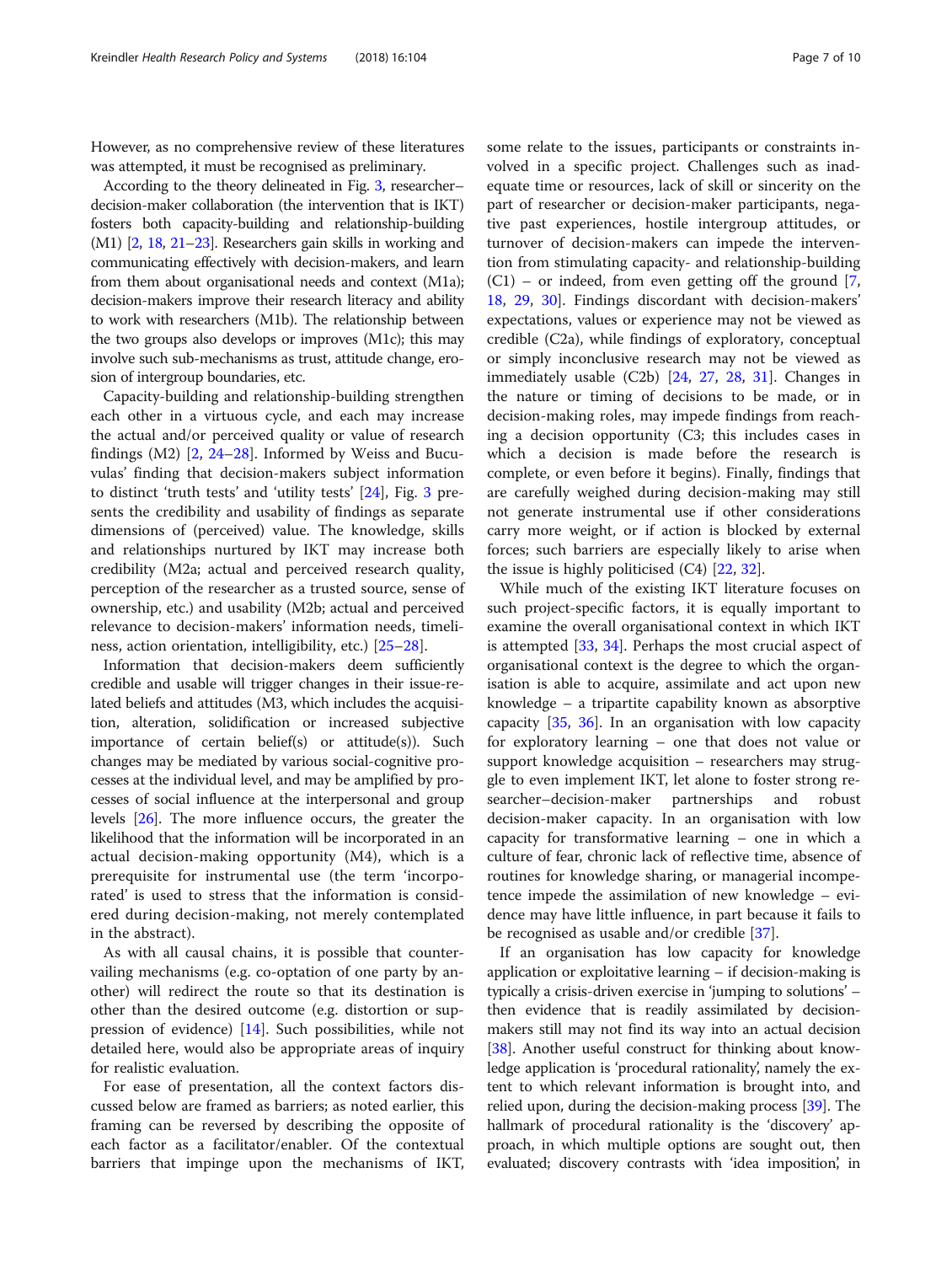which only one option is considered [[40](#page-9-0)]. Research on organisational decision-making has confirmed that a discovery approach yields superior outcomes across a wide range of conditions, but is practised in only about one-third of strategic decisions [[40](#page-9-0)–[42\]](#page-9-0). Procedural irrationality is endemic to organisations that are 'anarchic', i.e. lacking in shared preferences, clear processes and consistent decision roles [[43](#page-9-0)]. In such a poor decision-making environment, even skilful IKT efforts that trigger intermediate mechanisms may fall short of their desired outcomes [\[38\]](#page-9-0).

One advantage of the realist approach is that it enables a more nuanced appraisal of intervention success or failure than mere assessment of whether instrumental use was produced. For example, if research findings are incorporated in managers' deliberations (M4) but trumped by other important considerations (e.g. conflicting evidence, patient preferences; C5), an evaluator might deem the IKT enterprise successful even though no instrumental use occurred. On the other hand, if managers give the appearance of deliberating on research evidence but invariably decide to continue past practice, or if they invoke research during abstract discussions (M3) but never connect this to an actual decision opportunity (M4), an evaluator might infer that further, similar IKT activities in the same organisational context are unlikely to ensue in instrumental use. By following the causal chain all the way to instrumental use, the evaluator is better able to distinguish among such disparate situations and draw conclusions accordingly.

### Other potential causal chains

The causal chain in Fig. [3](#page-5-0) is a representation of only one plausible theory of how IKT may promote organisational action that reflects research findings. An alternative theory might suggest that research findings slowly percolate through an organisation, gradually entering into common parlance (conceptual use) and being promulgated by sympathetic advocates (symbolic use) [[32](#page-9-0)] before some manager – who may or may not have been involved in the original research – finally applies them. Findings initially too controversial to be adopted might, via this pathway, eventually find their way to instrumental use. This programme theory would require a modified causal chain diagram, with an intervening mechanism between M2 and M3 (i.e. the credible, usable co-produced knowledge begins to percolate, even if some of its co-producers remain hostile to it), as well as a stipulation that all subsequent mechanisms may apply to decision-makers outside the research team. It would also require a longer evaluation timeframe than the more direct pathway outlined in Fig. [3](#page-5-0). However, it can certainly be accommodated within a realist approach, as can other alternative theories.

## Considerations and implications

As discussed in the 'colonoscopy pamphlet' example, an intervention's defining aim may not be its ultimate goal. The ultimate goal of IKT goes beyond instrumental use of co-produced knowledge – it is to foster decisions that lead to better outcomes for patients and the health system. In some cases, instrumental use of knowledge from a particular research project might not further this goal since the findings may be incongruent with other evidence, values or patient preferences (see C5 in Fig. [3](#page-5-0)); moreover, a policy that reflects the best available evidence may still fail to produce its anticipated benefits, or may benefit some at the expense of others. Furthermore, it is conceivable that IKT efforts might further the goal indirectly without achieving instrumental use – for instance, by increasing the organisation's absorptive capacity (perhaps through the mechanism of conceptual use), increasing, in turn, the likelihood that future decisions will be evidence informed [[44](#page-9-0)]. Whether to develop a causal chain diagram that includes the ultimate goal is left to the evaluator's discretion. Though much could be learned about the benefits and limitations of evidence-informed decision-making by tracing the path from use (or non-use) of findings to patient and system outcomes, much can still be learned about how IKT works (or does not) without this additional step. The only circumstance in which I would recommend incorporating distal outcomes is when an evaluator suspects that IKT is producing those outcomes through a pathway that does not include instrumental use. Nonetheless, it should be noted that such potential pathways are quite distant from the programme theory implied within the main conceptual papers on IKT [\[1](#page-8-0)–[4\]](#page-9-0).

The attempt to articulate intelligible programme theories necessarily involves simplification; accordingly, I have intentionally limited the number of mechanisms, context factors and bidirectional arrows in the two figures. Most, if not all, of the posited mechanisms could be disaggregated; one might, for instance, distinguish among different domains of capacity-building, aspects of credibility or psychosocial processes underpinning attitude change  $[26]$  $[26]$ . All of the context factors could be unpacked to reveal additional layers; for example, one might identify elements of the organisational and external context that affect absorptive capacity [\[36](#page-9-0)]. Arrows or arrowheads might be added to express the cyclic or iterative nature of knowledge-to-action processes [\[45\]](#page-9-0). As a theory is refined through further research, mechanisms and context factors should be unpacked wherever the causal chain is found to break down and the cause of this breakdown cannot be well explained at the current level of analysis; reciprocal relationships should be specified wherever it becomes apparent that a feedback loop [[46\]](#page-9-0) is a principal cause of a key mechanism or outcome.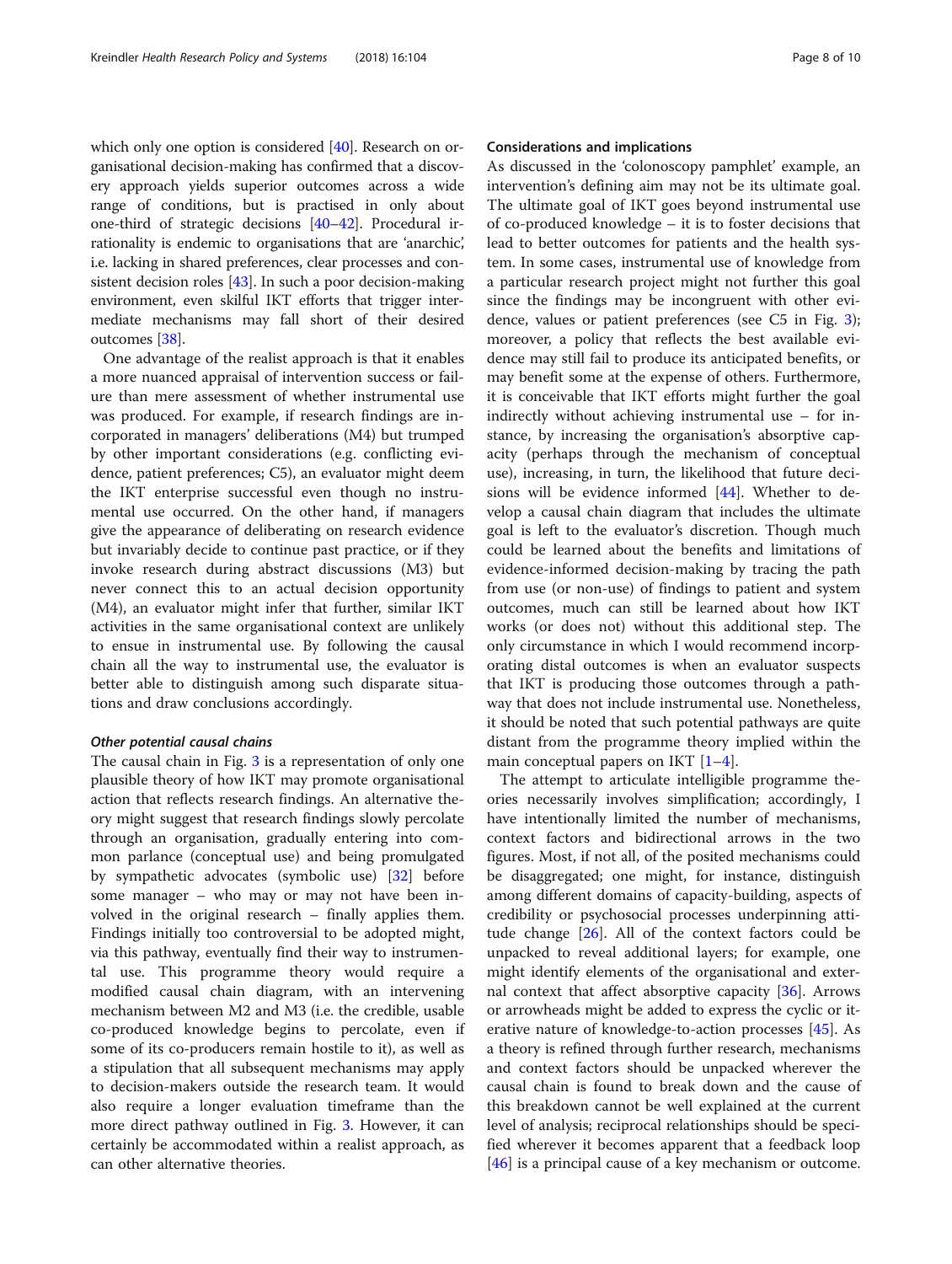<span id="page-8-0"></span>Beyond this, however, the benefits of increased nuance must be weighed against the risks of excessive detail [[11\]](#page-9-0). There is a limit to the amount of complexity a theory can accommodate before it mutates into a taxonomy or framework and causal relationships sink back into obscurity.

When the IKT literature is considered in light of the programme theory outlined above, it becomes evident that some segments of the posited causal chain have attracted more research than others. The greatest focus has been on the path from I to M1 (capacity- and relationship-building) [\[7](#page-9-0), [18\]](#page-9-0). This stands to reason, as this mechanism is what most distinguishes IKT from other KT approaches, and addresses the most commonly identified barriers to evidence use [\[30\]](#page-9-0). However, once the most conspicuous barriers have been overcome, others may surface, some of which may reflect deep problems in an organisation's decision-making culture [[37](#page-9-0)]. A fuller investigation of such barriers could help KT practitioners make informed decisions about where and with whom to involve themselves, and may even reveal ways to adapt IKT to an inhospitable decision-making climate. Having started my career as an embedded researcher, I have been inclined to define the ideal model of IKT as deep researcher engagement in the overall process of addressing a complex, system-level, decision-maker-identified problem. However, it is possible that deep engagement in an anarchic organisation will more frequently lead to enmeshment in dysfunctional decision-making processes than to knowledge use, and that more impact could be achieved through limited collaborations on circumscribed issues. Research examining how the quality of a decision-making environment moderates the relationship between depth of researcher–organisation engagement and outcome achievement could provide important guidance to engaged scholars. To maximise learning, future studies could hone in on the least-understood areas of the causal chain; this might entail deliberately introducing skilled IKT practitioners into contexts that are favourable in some ways (e.g. C1) but unfavourable in others (e.g. C3 or especially C4). Further research may also identify additional mechanisms or context factors that are crucial to understanding the outcomes of IKT.

A realist approach that explicitly tests a preliminary programme theory offers several advantages over conventional evaluation approaches. First, it offers a systematic way to study the entire causal pathway between the intervention and its desired outcomes, permitting evaluators to assess the impacts of IKT fairly without confining their inquiry to proximal outcomes. Second, it helps evaluators to move beyond merely listing contextual barriers/facilitators to actually identifying where each is located on the causal chain. Third, it enables evaluations to cumulate by contributing to the testing of a common

theory (or competing theories) [[9\]](#page-9-0); thus far, evaluations of IKT have been too heterogeneous for their findings to be easily synthesised [[7\]](#page-9-0).

# Conclusions

To those grappling with the complexities of evaluating organisational IKT, and in particular gauging its contribution to evidence-informed action, realistic evaluation offers an approach that is both practical and conceptually sound. This paper has sought to encourage researchers to embrace this approach, to use context-sensitive causal chains as a tool for making mechanism–context interactions more intelligible, and to consider adopting the preliminary causal chain sketched out here as a starting point. The more clearly we can understand the complex journey from IKT to evidence-informed action, the better equipped we will be to design interventions that reach their intended destination.

#### Abbreviations

CMO: context–mechanism–outcome; IKT: integrated knowledge translation; KT: knowledge translation; STEPP: Scoresheet for Tangible Effects of Patient Participation

#### Acknowledgements

I am grateful to Ian Graham and Anita Kothari for their helpful comments on an earlier draft, and to Reena Kreindler for her editorial advice.

#### Funding

This paper was commissioned by the Integrated Knowledge Translation Network (IKTRN). The IKTRN brings together knowledge users and researchers to advance the science and practice of IKT and train the next generation of IKT researchers. Honorariums were provided for completed papers. The IKTRN is funded by a Canadian Institutes of Health Research Foundation Grant (FDN #143247).

#### Availability of data and materials

Not applicable; no dataset was generated.

#### Author's contributions

SK is the sole author. The author read and approved the final manuscript.

#### Ethics approval and consent to participate

Not applicable – no participants.

#### Consent for publication

Not applicable.

#### Competing interests

The author has no competing interests to declare.

#### Publisher's Note

Springer Nature remains neutral with regard to jurisdictional claims in published maps and institutional affiliations.

## Received: 9 June 2018 Accepted: 16 October 2018 Published online: 06 November 2018

#### References

- 1. Kothari A, McCutcheon C, Graham ID. Defining integrated knowledge translation and moving forward: a response to recent commentaries. Int J Health Policy Manag. 2017;6(5):299–300.
- 2. Van De Ven AH, Johnson PE. Knowledge for theory and practice. Acad Manag Rev. 2006;31(4):802–21.